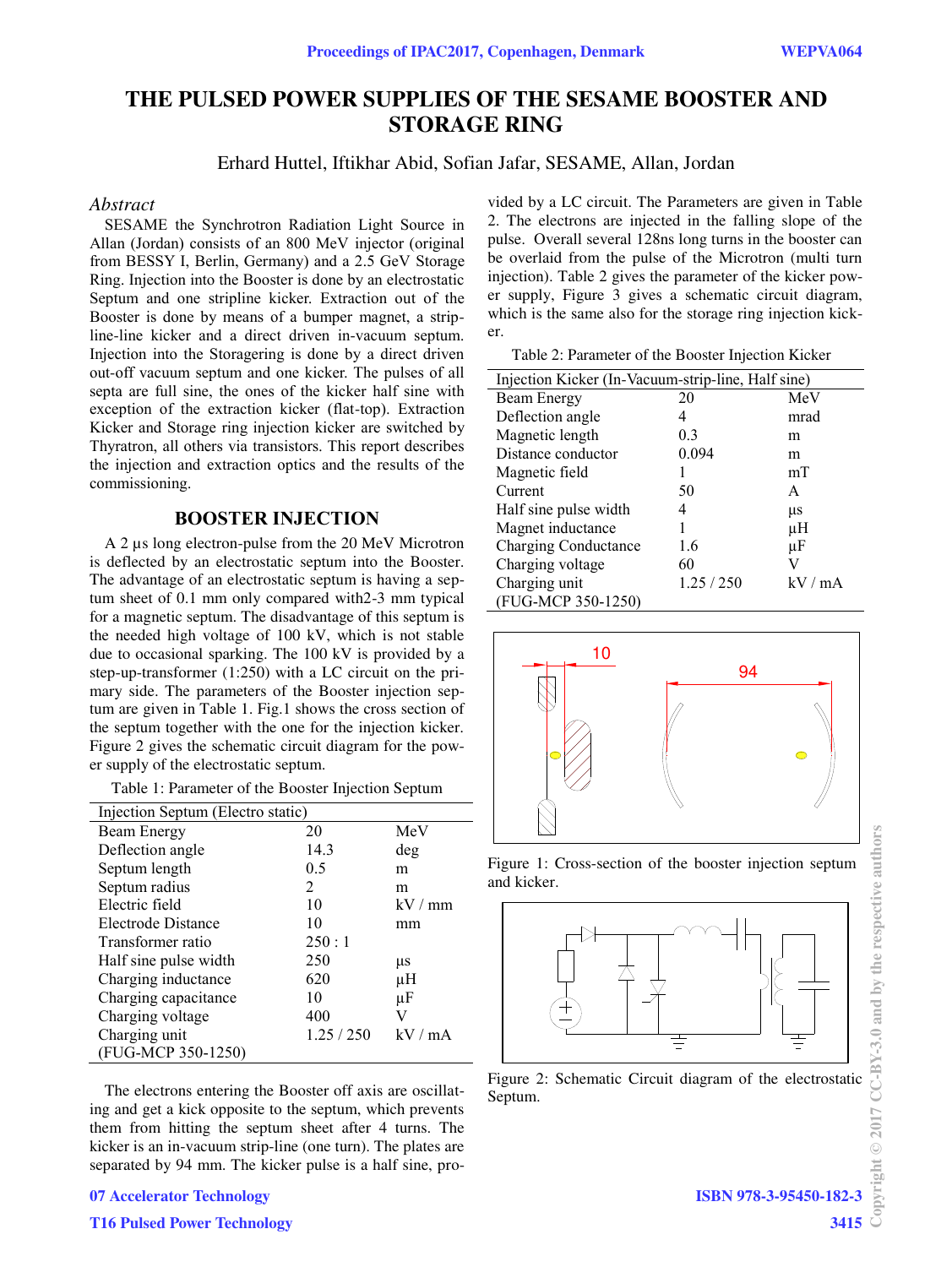

Figure 3: Schematic circuit diagram of the injection kicker.

# **BOOSTER EXTRACTION**

For extraction out of the Booster the electrons are moved towards the extraction septum by a fast corrector magnet (Bumper). Then a fast kick with a flat top moves the beam further out into the path of the extraction septum. The Bumper magnet is the same as used for orbit correction but with fewer windings. The pulse is a full sine from a LC circuit. The parameters are given in Table 3. Fig.4 gives a schematic circuit diagram for the Bumper PS, which is the same for the other full sine circuits: the Booster extraction and storage ring injection septum.

Table 3: Parameter of the Booster Extraction Bumper

| Extraction Bumper (Magnetic, Full sine) |       |      |
|-----------------------------------------|-------|------|
| Beam Energy                             | 0.8   | GeV  |
| Deflection angle                        | 3     | mrad |
| Magnetic length                         | 0.17  | m    |
| Magnetic pole gap                       | 78    | mm   |
| Yoke Lamination thickness               | 1     | mm   |
| Magnetic field                          | 47    | mT   |
| Current                                 | 50    | A    |
| Full sine pulse width                   | 3.5   | ms   |
| Magnet inductance                       | 700   | μH   |
| Charging capacitance                    | 440   | μF   |
| Charging voltage                        | 75    | V    |
| Charging unit                           | 400/2 | V/A  |
| (DELTA-SM 400 AR4)                      |       |      |

The extraction kicker is built from four rods in a vacuum vessel, vertical separated by 19 mm, horizontal by 30 mm. The rods which are vertical separated are electrically connected and form one side of the magnetic loop. The centre of the rods is off centred by 20 mm compared to the stored beam, which coincides with the orbit of the beam when moved by the bumper. This open design constitutes no obstacle for the injected beam, but allows short distances in the horizontal to get a high magnetic field. The parameters of the extraction kicker are given in Table 4. Fig. 5 shows the cross section of the septum together with the one for the injection kicker. Fig. 6 gives a schematic circuit diagram for the septum power supply.



Figure 4: Schematic circuit diagram of the bumper PS. Table 4: Parameter of the Booster Extraction Kicker

| Extraction Kicker (In-Vacuum-strip-line, flat top) |        |       |
|----------------------------------------------------|--------|-------|
| Beam Energy                                        | 0.8    | GeV   |
| Deflection angle                                   | 2.0    | mrad  |
| Magnetic length                                    |        | m     |
| Distance conductor                                 | 30     | mm    |
| Magnetic field                                     | 5      | mT    |
| Magnetic Inductance                                |        | uН    |
| Delay line length                                  | 19     | m     |
| Delay line properties                              | 100    | pF/m  |
| $(RG 214 50 \Omega)$                               | 250    | nH/m  |
| Current                                            | 300    | A     |
| Rise-time/flat-top                                 | 40/190 | ns    |
| Charging voltage                                   | 30     | kV    |
| Charging unit                                      | 35/1   | kV/mA |
| (FUG-CP-35-35000)                                  |        |       |

The Kicker is located one section before the septum. The septum is an in vacuum direct-driven magnet built by four blocks of laminated iron to form quasi a sector magnet. The conductor side, which forms the septum sheet, is changing in width at the entrance of 0.5 mm to 2 mm. The parameters for the Booster extraction septum are given in Table 5.



Figure 5: Cross-section of booster extraction septum and kicker.



Figure 6: Schematic circuit diagram of the extraction kicker.

**07 Accelerator Technology T16 Pulsed Power Technology**